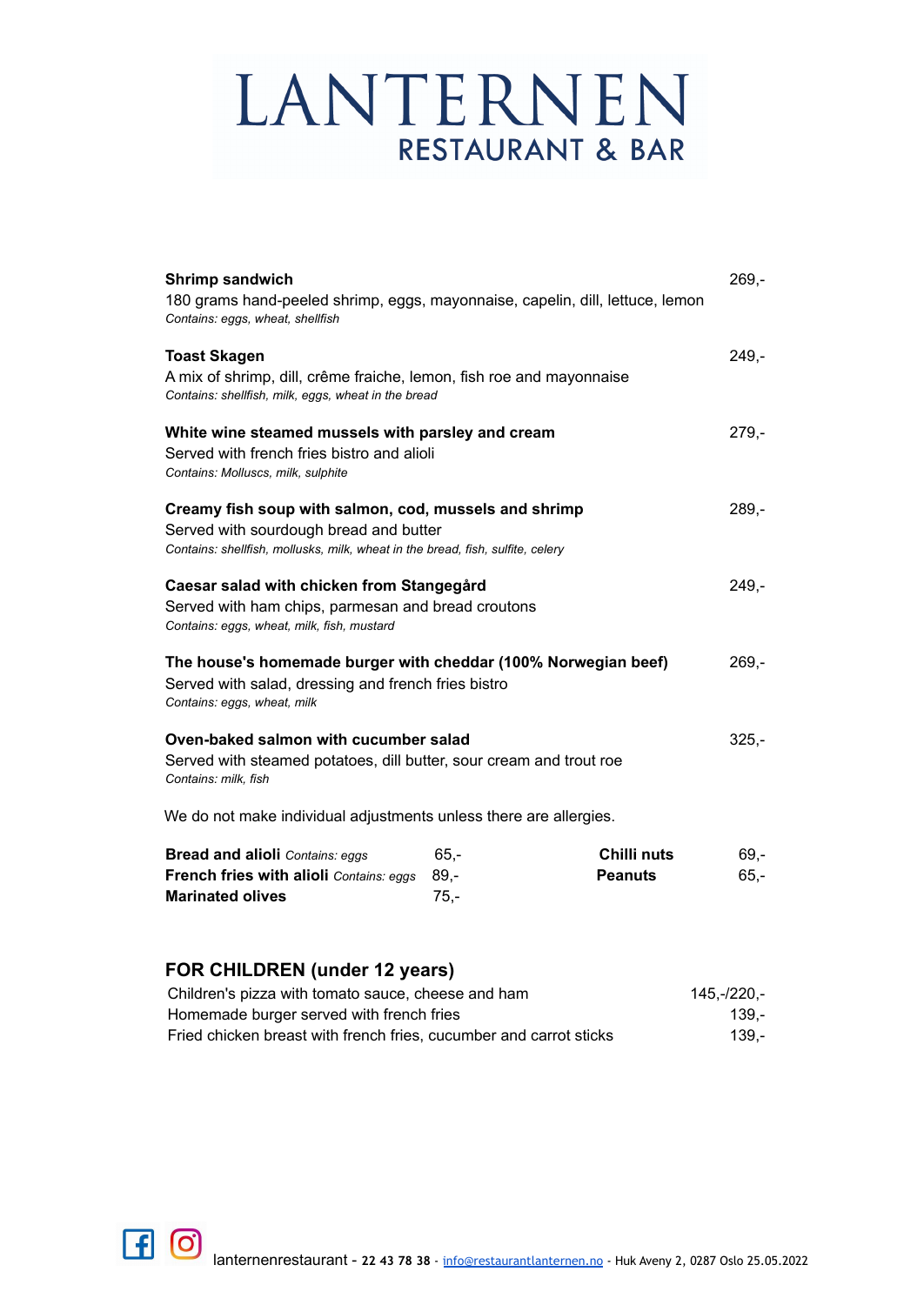### **BRICK OVEN BAKED PIZZA**

| Dronningen - vegetar<br>Tomato sauce, mozzarella and basil<br>Contains: milk, wheat                                                                                        | $200,-$                         |
|----------------------------------------------------------------------------------------------------------------------------------------------------------------------------|---------------------------------|
| Nord<br>White pizza with crème fraîche, mozzarella, smoked Norwegian bacon, mushroom,<br>red onion and porcini mushrooms<br>Contains: milk, wheat                          | $220 -$                         |
| Øst<br>Tomato sauce, spicy ventricina / salami, mozzarella, lemon zest<br>Contains: milk, wheat                                                                            | $225 -$                         |
| Syd<br>Tomato sauce, parma ham, cherry tomatoes, mozzarella, arugula and parmesan<br>Contains: milk, wheat                                                                 | $225 -$                         |
| <b>Vest - vegetar</b> (Vegan = without cheese with tomato sauce)<br>White pizza, spinach, mozzarella, chives, arugula, cherry tomato and parmesan<br>Contains: milk, wheat | $220 -$                         |
| Lanternen<br>White pizza, salmon, mussels, shrimp, lemon zest, dill, mozzarella<br>Contains: milk, wheat, shellfish, mollusks, fish                                        | $225 -$                         |
| Barnepizza med ost og skinke<br>$145,-/220,-$<br>Tomato sauce, ham and mozzarella (Small is not served as take away)<br>Contains: milk, wheat                              |                                 |
| Freshly baked pizza bread with herbal oil, garlic and chili<br>Contains: wheat                                                                                             | $125 -$                         |
| We offer pizza baked with gluten-free flour - additional NOK. 50<br>We do not make individual adjustments unless there are allergies.                                      |                                 |
| <b>SWEET AND GOOD</b>                                                                                                                                                      |                                 |
| Valrhona Chocolatemousse cake Contains: eggs, milk, wheat, traces of nuts<br>Lemon pannacotta                                                                              | $135,-$<br>$135,-$              |
| Three scoops of ice cream: Vanilla ice cream and sorbet Contains: eggs, milk<br>Carrot cake Contains: eggs, milk, wheat<br>Soft serve in a cone or cup / with topping      | $96,-$<br>$89,-$<br>$55,-/60,-$ |

Cappuccino 46,- Caffe latte 52,- Espresso enkel 36,-

**Slush for the kids: Strawberry or Cola** 50,-

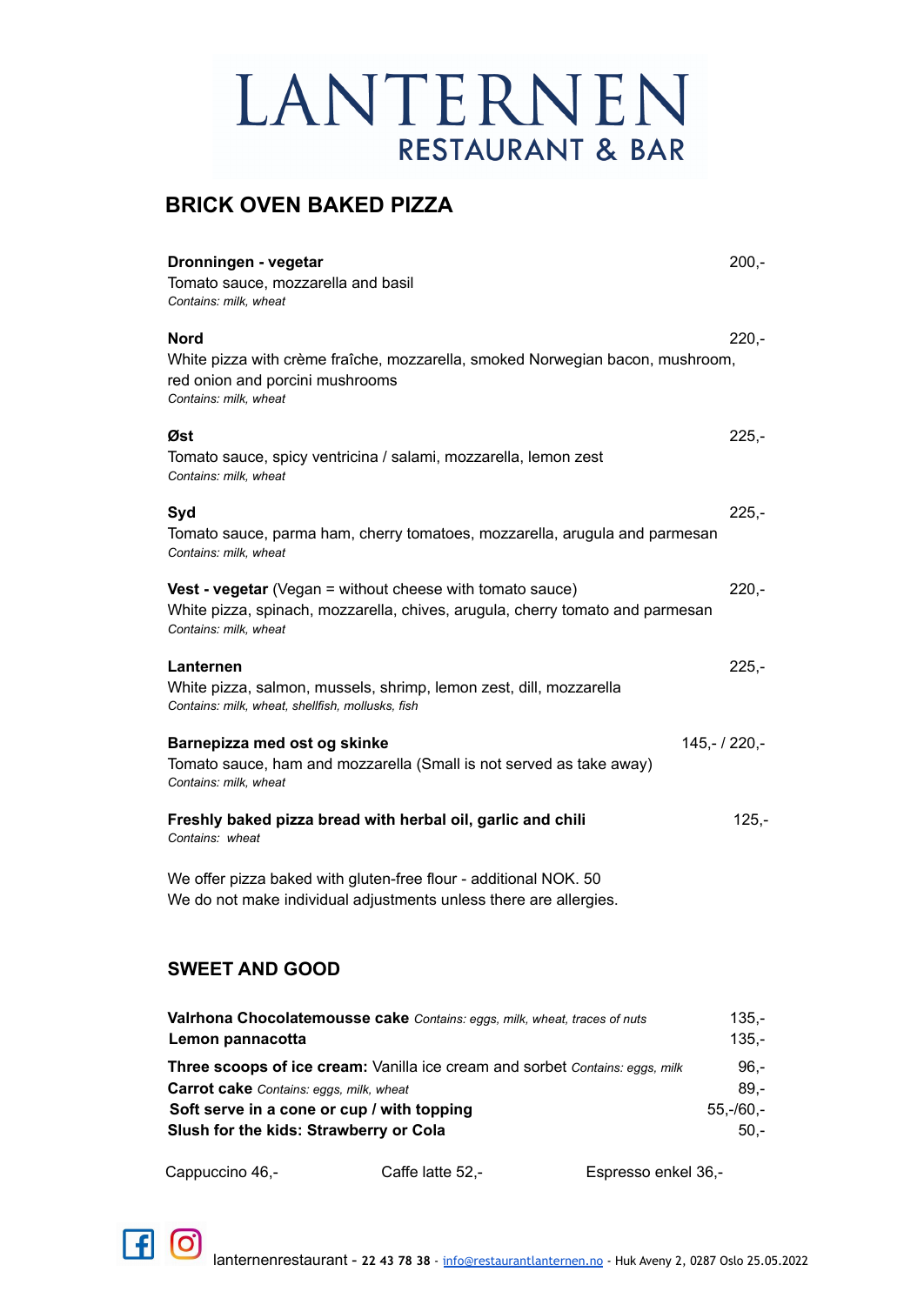#### **MUSSERENDE**

| Prosecco, Costa Alta, Italia - Økologisk                                                                                                               | gl. 130,- | $580,-$ |
|--------------------------------------------------------------------------------------------------------------------------------------------------------|-----------|---------|
| Hint av grønne epler og hvite blomster. Tørr, med fin syre og lett finish.                                                                             |           |         |
| Crémant de Bourgogne, Henri Champliau, Frankrike<br>Friske røde bærtoner, innslag av blomster, delikate små bobler med en lang tørr finish.            |           | $720,-$ |
| <b>Champagne, Marc Hebrart</b>                                                                                                                         |           | $950,-$ |
| Brut 1.er Cru NV. En mineralsk og frisk champagne med delikate små bobler og en lang frisk ettersmak                                                   |           |         |
| <b>HVITVIN</b>                                                                                                                                         |           |         |
| Chardonnay Viognier, Barramundi, Sør Australia<br>Rent og friskt eplepreg med duft og smak av tropisk frukt av det gule slaget. God syre i avslutning. | gl. 120.- | $545,-$ |
| Riesling Dry, Villa Wolf, Tyskland, 2020<br>En tørr, frisk og crisp riesling. Aroma preget av sitrus, eple og fersken, samt hint av mineraler.         | gl. 130,- | $580,-$ |
| Grand Fief de la Cormeraie Muscadet, Frankrike, 2019<br>Ung, frisk og fokusert, preg av eple, sitrus og urter, hint av mineraler.                      |           | $580,-$ |
| Nautilus Sauvignon Blanc, New Zealand, 2020<br>Tørr og frisk med god fruktighet, mineralitet og frisk ettersmak.                                       |           | $670,-$ |
| Sancerre, Le Grand Moulin, 2020<br>God og fersk duft med fint preg av stikkelsbær og blomster. Fruktig med fin syre, lett bitterhet, sitter godt.      |           | $740,-$ |
| Chablis Village, Defaix, Frankrike, 2020<br>Klassisk tørr chardonnay fra Chablis. Modne epler, sitrus, melon og mineral                                | gl. 160,- | $760,-$ |
| <b>ROSÉ</b>                                                                                                                                            |           |         |
| Pinot Noir Rosé, Villa Wolf, Frankrike, 2021<br>Lys rosa farge. En tørr, frisk vin med lett sødme i anslaget.                                          |           | $550,-$ |
| Côtes de Provence Rosé d'Aurore, Frankrike, 2018<br>Lys klar lakserosa farge. Intense aromaer av aprikos, grapefrukt og urter.                         | gl. 155   | 740,-   |
| <b>RØDVIN</b>                                                                                                                                          |           |         |
| Pinot Noir, Villa Wolf, Tyskland, 2020<br>Fruktig og myk med saftig preg av jordbær og bringebær, litt krydder, fat, mineraler og urter.               | gl. 125,- | $570,-$ |
| Barbera D'Alba, Pertinace, Italia, 2019<br>Ren med god fruktighet, skogbunn og bløte tanniner                                                          | gl. 135,- | $620,-$ |
| Malbec, Catena, Argentina, 2019<br>Tørr og frisk med modne tanniner, god konsentrasjon av morell og plommeaktig frukt. God lengde.                     |           | $640,-$ |

 $F$  $\odot$